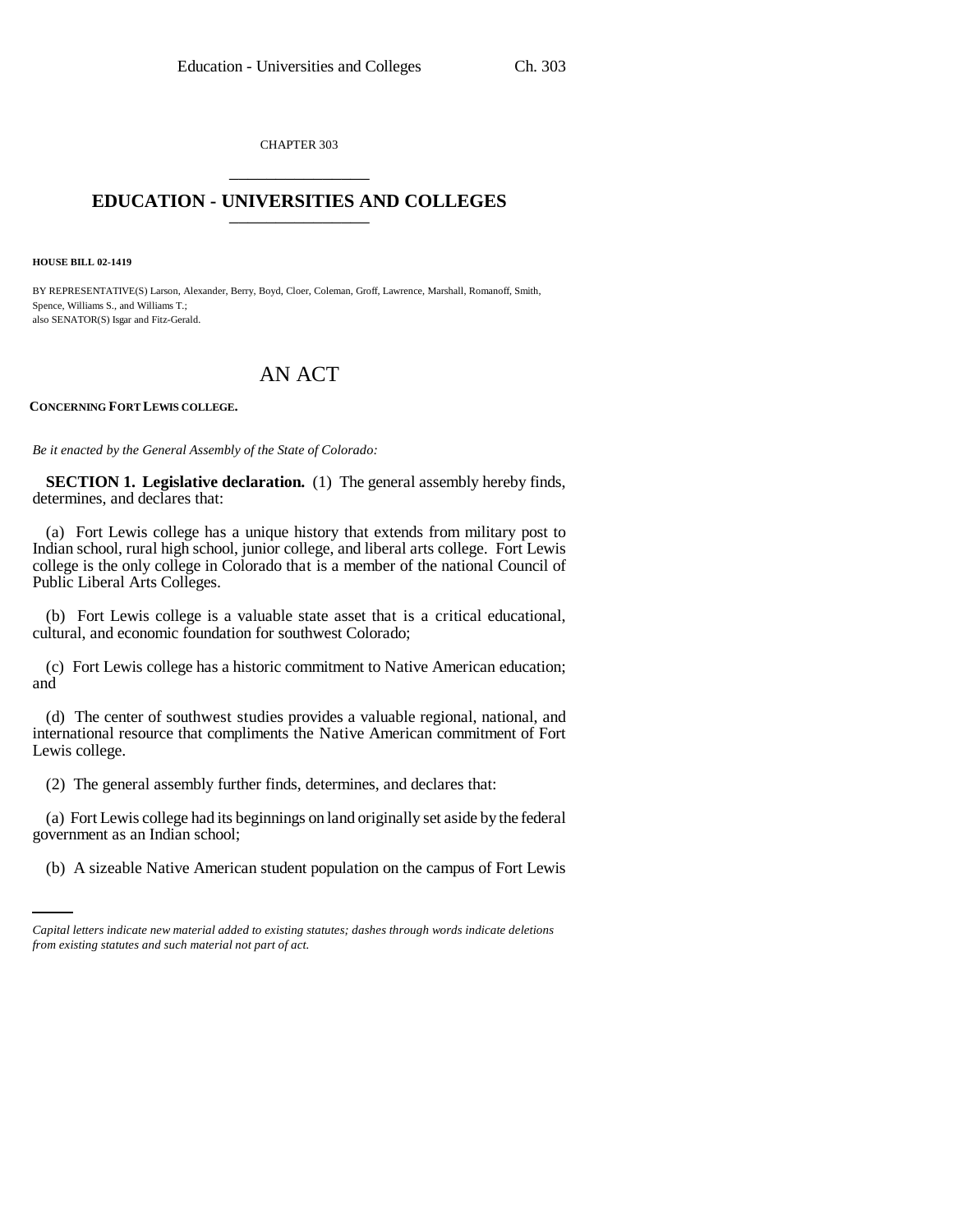college is desirable;

(c) The state will continue and improve the outstanding Indian education program now in existence at Fort Lewis college;

(d) Although part 1 of article 52 of title 23, Colorado Revised Statutes, is intended to establish the obligation of the state of Colorado in this regard, the state intends to pursue all other possible sources of funding for program development and student aid for the Indian education program.

**SECTION 2.** 23-52-101, Colorado Revised Statutes, is REPEALED AND REENACTED, WITH AMENDMENTS, to read:

**23-52-101. College established - role and mission - governance.** (1) THERE IS HEREBY ESTABLISHED A COLLEGE AT DURANGO, TO BE KNOWN AS FORT LEWIS COLLEGE, WHICH SHALL BE A PUBLIC LIBERAL ARTS COLLEGE, WITH MODERATELY SELECTIVE ADMISSION STANDARDS WITH A HISTORIC AND CONTINUING COMMITMENT TO NATIVE AMERICAN EDUCATION. IN ADDITION, THE COLLEGE MAY OFFER PROFESSIONAL PROGRAMS AND A LIMITED NUMBER OF GRADUATE PROGRAMS TO SERVE REGIONAL NEEDS. THE CENTER OF SOUTHWEST STUDIES PROVIDES A VALUABLE REGIONAL, NATIONAL, AND INTERNATIONAL RESOURCE.

(2) (a) FORT LEWIS COLLEGE SHALL BE A REGIONAL EDUCATION PROVIDER AND SHALL HAVE TWO-YEAR AUTHORITY WHICH SHALL BE UTILIZED IN COLLABORATION WITH A COMMUNITY COLLEGE AND ANY AREA VOCATIONAL SCHOOL.

(b) THE COLORADO COMMISSION ON HIGHER EDUCATION SHALL, IN CONSULTATION WITH THE BOARD OF TRUSTEES OF FORT LEWIS COLLEGE, ESTABLISH THE CRITERIA FOR DESIGNATION AS A REGIONAL EDUCATION PROVIDER.

**SECTION 3.** 23-52-102, Colorado Revised Statutes, is REPEALED AND REENACTED, WITH AMENDMENTS, to read:

**23-52-102. Board of trustees - creation - members - powers - duties - repeal.** (1) (a) EFFECTIVE JULY 1,2002, THERE IS ESTABLISHED THE BOARD OF TRUSTEES FOR FORT LEWIS COLLEGE, REFERRED TO IN THIS ARTICLE AS THE "BOARD OF TRUSTEES", WHICH SHALL CONSIST OF NINE MEMBERS AND SHALL BE THE GOVERNING AUTHORITY FOR FORT LEWIS COLLEGE. THE BOARD OF TRUSTEES SHALL BE, AND IS HEREBY DECLARED TO BE, A BODY CORPORATE AND, AS SUCH AND BY THE NAMES DESIGNATED IN THIS SECTION, MAY:

(I) ACQUIRE AND HOLD PROPERTY FOR THE USE OF FORT LEWIS COLLEGE;

(II) BE A PARTY TO ALL SUITS AND CONTRACTS; AND

(III) DO ALL THINGS NECESSARY TO CARRY OUT THE PROVISIONS OF THIS ARTICLE IN LIKE MANNER AS MUNICIPAL CORPORATIONS OF THIS STATE, INCLUDING BUT NOT LIMITED TO THE POWER TO DEMAND, RECEIVE, HOLD, AND USE FOR THE BEST INTERESTS OF FORT LEWIS COLLEGE SUCH MONEY, LANDS, OR OTHER PROPERTY AS MAY BE DONATED OR DEVISED TO OR FOR THE COLLEGE.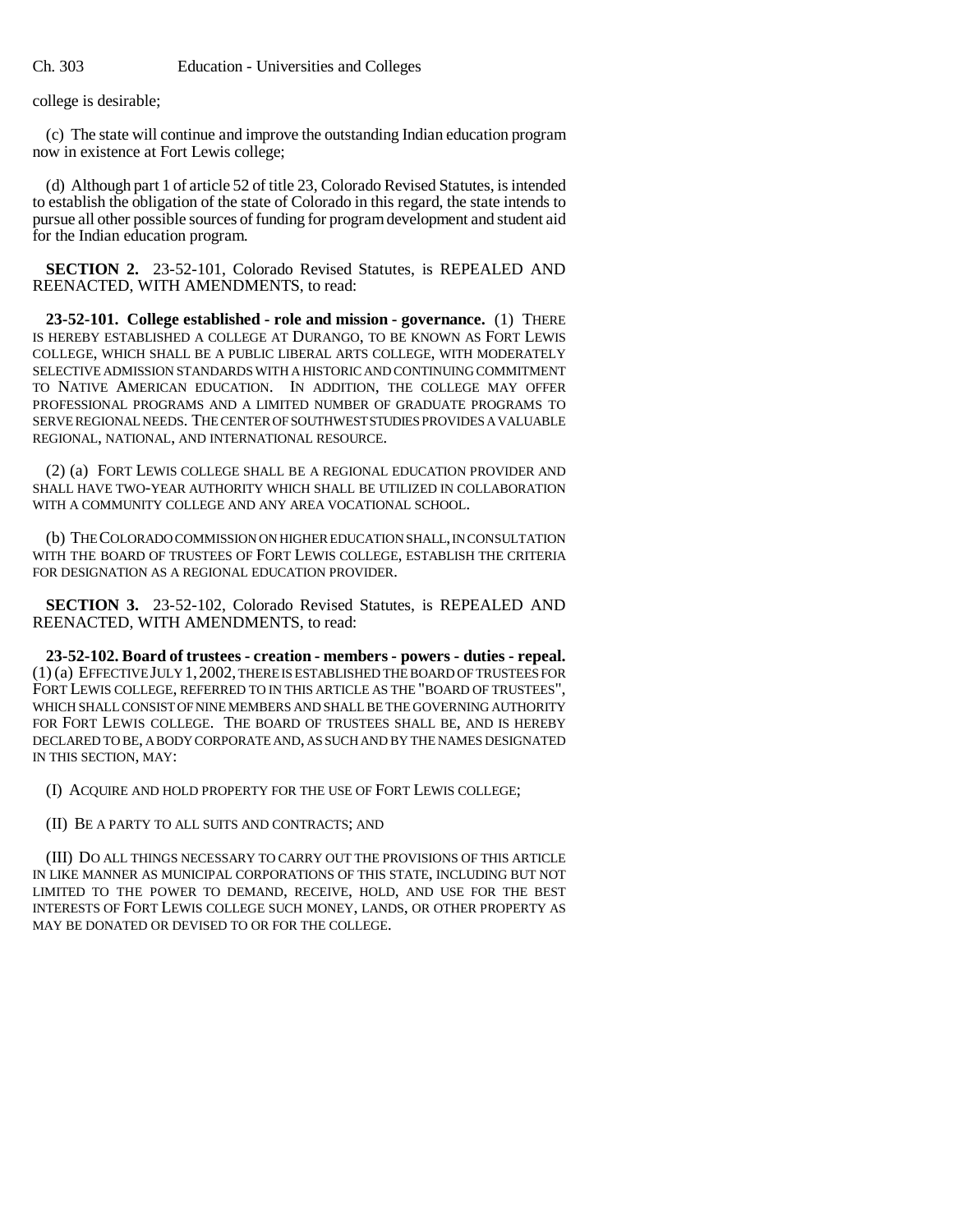(b) THE BOARD OF TRUSTEES AND THEIR SUCCESSORS SHALL HAVE PERPETUAL SUCCESSION, SHALL HAVE A SEAL, MAY MAKE BYLAWS AND REGULATIONS FOR THE WELL-ORDERING AND GOVERNANCE OF FORT LEWIS COLLEGE, AND MAY CONDUCT THE BUSINESS OF SAID COLLEGE IN A MANNER NOT REPUGNANT TO THE CONSTITUTION AND LAWS OF THIS STATE. THE BOARD OF TRUSTEES SHALL ELECT FROM THE APPOINTED MEMBERS A CHAIRPERSON, A SECRETARY, AND A TREASURER, WHOSE DUTIES AND RESPONSIBILITIES SHALL BE PRESCRIBED IN THE DULY ADOPTED BYLAWS OF THE BOARD OF TRUSTEES. THE STAFF OF FORT LEWIS COLLEGE SHALL PROVIDE STAFF SUPPORT FOR THE BOARD OF TRUSTEES.

(2) THE GOVERNOR SHALL APPOINT, ON OR BEFORE AUGUST 1, 2002, WITH THE CONSENT OF THE SENATE, SEVEN MEMBERS OF THE BOARD OF TRUSTEES. MEMBERS APPOINTED TO THE BOARD OF TRUSTEES SHALL HAVE THE AUTHORITY TO ACT ON BEHALF OF THE BOARD OF TRUSTEES PRIOR TO OBTAINING CONFIRMATION BY THE SENATE. THE MEMBERS FIRST APPOINTED TO SAID BOARD SHALL TAKE OFFICE ON OR BEFORE AUGUST 1, 2002. APPOINTMENTS OF MEMBERS TO TAKE OFFICE ON OR BEFORE AUGUST 1, 2002, SHALL BE MADE SO THAT TWO MEMBERS OF THE BOARD HAVE TERMS EXPIRING ON JANUARY 1, 2004, TWO MEMBERS OF THE BOARD HAVE TERMS EXPIRING ON JANUARY 1, 2005, TWO MEMBERS OF THE BOARD HAVE TERMS EXPIRING ON JANUARY 1, 2006, AND ONE MEMBER OF THE BOARD HAS A TERM EXPIRING ON JANUARY 1, 2007; THEREAFTER, THE TERMS OF SAID SEVEN MEMBERS OF THE BOARD OF TRUSTEES SHALL BE FOUR YEARS. OF THE SEVEN MEMBERS APPOINTED BY THE GOVERNOR, NO MORE THAN FOUR SHALL BE FROM ANY ONE POLITICAL PARTY AND NO MORE OR LESS THAN TWO SHALL BE RESIDENTS OF SOUTHWESTERN COLORADO. THE BOARD MEMBERS FROM SOUTHWESTERN COLORADO SHALL RESIDE IN ARCHULETA, DOLORES, LA PLATA, MONTEZUMA, OR SAN JUAN COUNTY.

(3) THE EIGHTH OFFICE SHALL BE FILLED BY AN ELECTED MEMBER OF THE STUDENT BODY OF FORT LEWIS COLLEGE WHO IS A FULL-TIME JUNIOR OR SENIOR STUDENT AT FORT LEWIS COLLEGE. THE TERM OF SAID ELECTED OFFICE SHALL BE ONE YEAR, BEGINNING AUGUST 1, 2002, AND BEGINNING AUGUST 1 EACH YEAR THEREAFTER. THE ELECTED STUDENT OFFICE SHALL BE ADVISORY, WITHOUT THE RIGHT TO VOTE.

(4) THE NINTH OFFICE SHALL BE FILLED BY AN ELECTED MEMBER OF THE FACULTY AT LARGE OF FORT LEWIS COLLEGE ELECTED BY OTHER MEMBERS OF THE FACULTY AT LARGE FOR A TERM OF TWO YEARS, BEGINNING AUGUST 1, 2002, AND BEGINNING AUGUST 1 EACH YEAR THEREAFTER. THE ELECTED FACULTY OFFICE SHALL BE ADVISORY, WITHOUT THE RIGHT TO VOTE.

(5) ANY VACANCY IN THE OFFICE OF AN APPOINTED MEMBER OF THE BOARD OF TRUSTEES SHALL BE FILLED BY APPOINTMENT BY THE GOVERNOR FOR THE UNEXPIRED TERM. ANY VACANCY IN EITHER OF THE ELECTED OFFICES ON THE BOARD OF TRUSTEES SHALL BE FILLED BY REELECTION FOR THE UNEXPIRED TERM. EACH TRUSTEE SHALL TAKE AND SUBSCRIBE TO THE OATH OF OFFICE PRESCRIBED BY THE CONSTITUTION OF THIS STATE BEFORE ENTERING UPON THE DUTIES OF THE OFFICE, WHICH OATH SHALL BE PLACED AND KEPT ON FILE IN THE OFFICE OF THE SECRETARY OF STATE.

(6) (a) THE BOARD OF TRUSTEES INITIALLY APPOINTED PURSUANT TO THIS SECTION SHALL TAKE ALL NECESSARY ACTION TO IMPLEMENT THE TRANSFERS CONTEMPLATED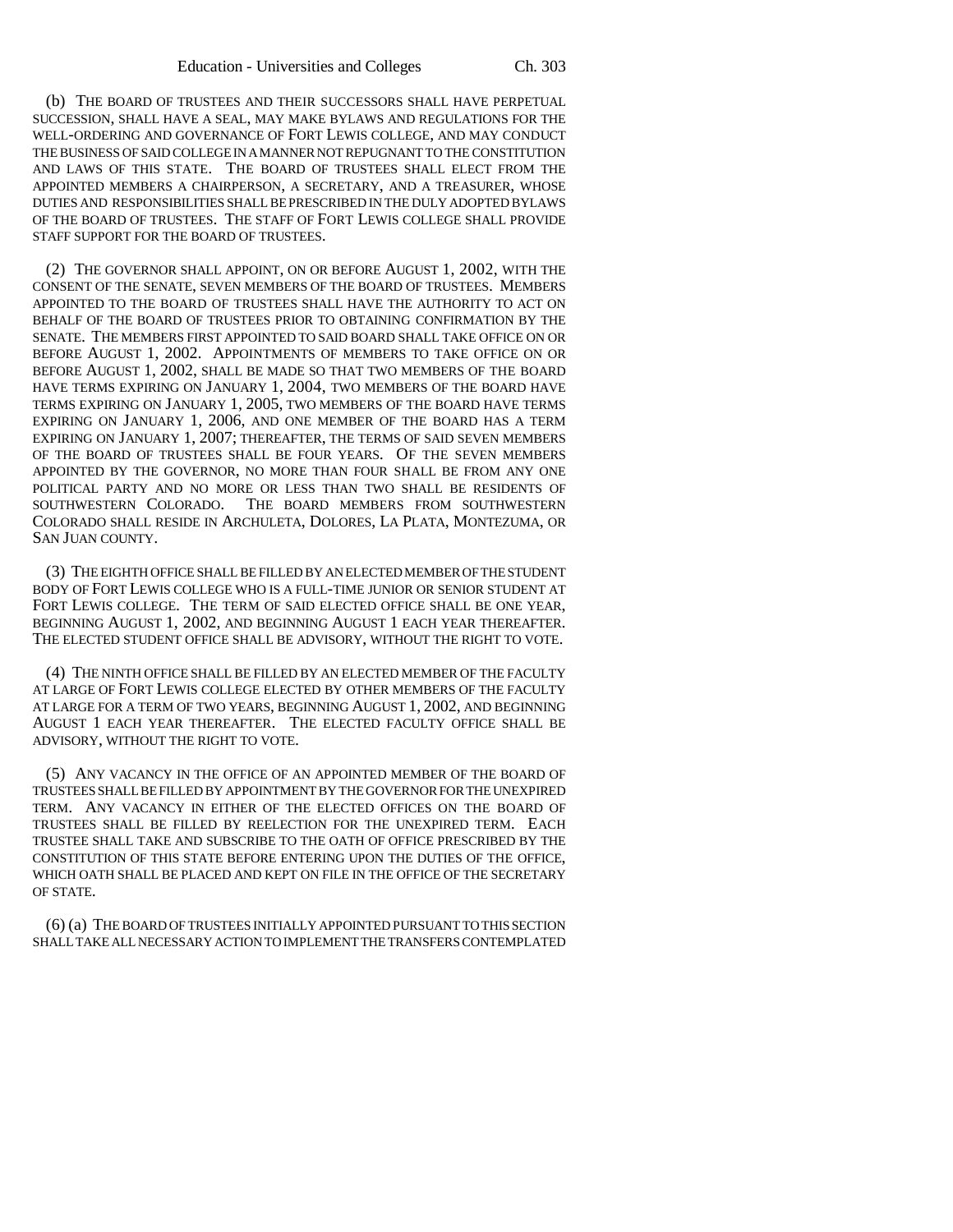AND ASSUME ALL LIABILITY AND OBLIGATIONS UNDER THIS ARTICLE NO LATER THAN SEPTEMBER 1, 2002.

(b) THIS SUBSECTION (6) IS REPEALED, EFFECTIVE JULY 1, 2003.

(7) EXCEPT AS OTHERWISE PROVIDED IN THIS SUBSECTION (7), THE POWERS, DUTIES, AND FUNCTIONS FORMERLY PERFORMED BY THE STATE BOARD OF AGRICULTURE WITH RESPECT TO FORT LEWIS COLLEGE ARE HEREBY TRANSFERRED TO THE BOARD OF TRUSTEES. POLICIES, RESOLUTIONS, PROCEDURES, AND AGREEMENTS PREVIOUSLY APPROVED BY THE STATE BOARD OF AGRICULTURE AND APPLICABLE TO FORT LEWIS COLLEGE SHALL REMAIN IN FORCE AND EFFECT UNLESS AND UNTIL CHANGED BY THE BOARD OF TRUSTEES.

(8) (a) FORT LEWIS COLLEGE SHALL NOT FINALIZE REVISIONS TO ITS FACULTY HANDBOOK UNTIL THE BOARD OF TRUSTEES HAS HAD AN OPPORTUNITY TO CONSIDER AND ACT ON THE PROPOSED REVISIONS TO THE FACULTY HANDBOOK.

(b) THIS SUBSECTION (8) IS REPEALED, EFFECTIVE JULY 1, 2003.

**SECTION 4.** 23-52-103, Colorado Revised Statutes, is REPEALED AND REENACTED, WITH AMENDMENTS, to read:

**23-52-103. Board of trustees for Fort Lewis college fund - creation - control - use.** (1) EFFECTIVE SEPTEMBER 1, 2002, THERE IS CREATED IN THE STATE TREASURY THE BOARD OF TRUSTEES FOR FORT LEWIS COLLEGE FUND, REFERRED TO IN THIS SECTION AS THE "FUND", WHICH SHALL BE UNDER THE CONTROL OF AND ADMINISTERED BY THE BOARD OF TRUSTEES IN ACCORDANCE WITH THE PROVISIONS OF THIS ARTICLE. EXCEPT AS OTHERWISE ALLOWED BY STATE LAW, INCLUDING BUT NOT LIMITED TO SECTION 24-36-103(2),C.R.S., ALL MONEYS RECEIVED OR ACQUIRED BY THE BOARD OF TRUSTEES OR BY FORT LEWIS COLLEGE SHALL BE DEPOSITED IN THE FUND, WHETHER RECEIVED BY APPROPRIATION, GRANT, CONTRACT, OR GIFT OR BY SALE OR LEASE OF SURPLUS REAL OR PERSONAL PROPERTY OR BY ANY OTHER MEANS, WHOSE DISPOSITION IS NOT OTHERWISE PROVIDED FOR BY LAW. ALL INTEREST DERIVED FROM THE DEPOSIT AND INVESTMENT OF MONEYS IN THE FUND SHALL BE CREDITED TO THE FUND. THE MONEYS IN THE FUND ARE HEREBY CONTINUOUSLY APPROPRIATED TO THE BOARD OF TRUSTEES AND SHALL REMAIN IN THE FUND AND SHALL NOT BE TRANSFERRED OR REVERT TO THE GENERAL FUND OF THE STATE AT THE END OF ANY FISCAL YEAR.

(2) THE MONEYS IN THE FUND SHALL REMAIN UNDER THE CONTROL OF THE BOARD OF TRUSTEES AND SHALL BE USED FOR THE PAYMENT OF SALARIES AND OPERATING EXPENSES OF THE BOARD OF TRUSTEES AND OF FORT LEWIS COLLEGE AND FOR THE PAYMENT OF ANY OTHER EXPENSES INCURRED BY THE BOARD OF TRUSTEES IN CARRYING OUT ITS POWERS AND DUTIES.

(3) MONEYS IN THE FUND WHICH ARE NOT NEEDED FOR USE BY THE BOARD OF TRUSTEES MAY BE INVESTED BY THE STATE TREASURER IN INVESTMENTS AUTHORIZED BY SECTIONS 24-36-109, 24-36-112, AND 24-36-113, C.R.S. THE BOARD OF TRUSTEES SHALL DETERMINE THE AMOUNT OF MONEYS IN THE FUND THAT MAY BE SO INVESTED AND SHALL NOTIFY THE STATE TREASURER IN WRITING OF SUCH AMOUNT.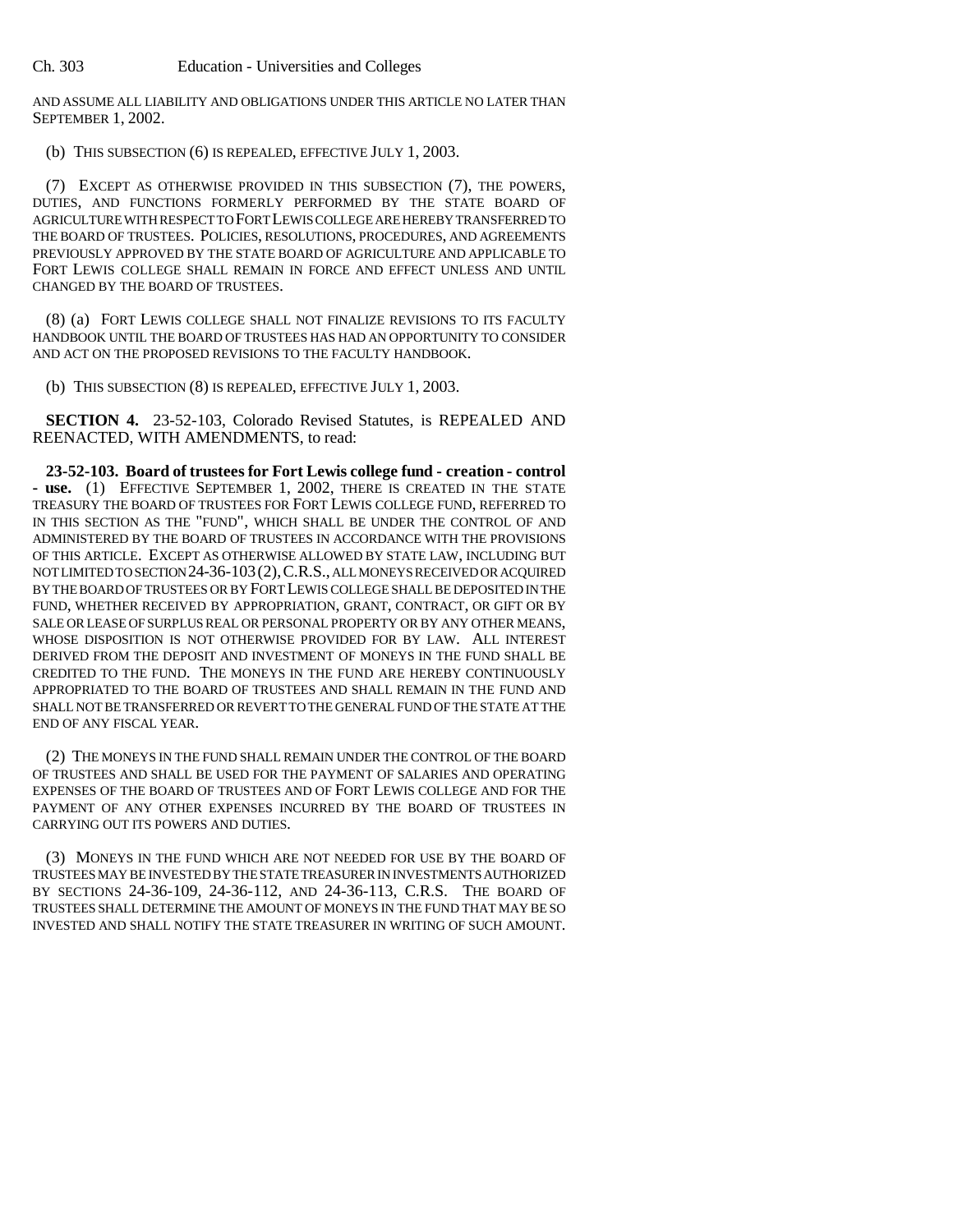**SECTION 5.** Part 1 of article 52 of title 23, Colorado Revised Statutes, is amended BY THE ADDITION OF THE FOLLOWING NEW SECTIONS, CONTAINING RELOCATED PROVISIONS, WITH AMENDMENTS, to read:

**23-52-114. [Formerly 23-30-114.] Hesperus account created.** The proceeds of or income from the property formerly known as the "Fort Lewis school", granted by the United States to the state of Colorado, pursuant to an act of congress approved April 4, 1910 (36 Stat. 274), as modified by an act of congress approved May 18, 1916 (39 Stat. 128), shall constitute a special account, which shall be known as the "Hesperus account". The income from said property and from the Hesperus account shall be appropriated by the general assembly and used by the state board of agriculture BOARD OF TRUSTEES first for tuition waivers at Fort Lewis college for qualified Indian pupils. Any moneys remaining after such use shall be applied to such public purpose as may be determined by the board OF TRUSTEES, subject to appropriation by the general assembly.

**23-52-115. [Formerly 23-30-115.] Development of natural resources.** The state board of land commissioners is authorized to prudently develop such coal measures, mineral deposits, and oil structures by lease or otherwise as is situated on lands described in section 23-30-114 SECTION 23-52-114, but such development shall not unreasonably interfere with the use of such land as may be directed from time to time by the state board of agriculture BOARD OF TRUSTEES. Applications for leases of the coal measures, mineral deposits, and oil structures shall be made to the state board of land commissioners, which board may execute such leases in the manner required by law. Rental, royalties, and income therefrom shall be deposited with the state treasurer and credited to the special account established by section 23-30-114 SECTION 23-52-114.

**23-52-116. [Formerly 23-30-116.] Power to invest.** The state board of agriculture BOARD OF TRUSTEES has the power to direct the investment of funds held by the state treasurer pursuant to section 23-30-114 SECTION 23-52-114 in such securities as are permitted for private trustees and similar fiduciaries under the law of the state of Colorado.

**SECTION 6. Repeal of provisions being relocated in this act.** 23-30-114, 23-30-115, and 23-30-116, Colorado Revised Statutes, are repealed.

**SECTION 7.** 23-52-104, Colorado Revised Statutes, is amended to read:

**23-52-104. Governing board - powers.** (1) In addition to those powers conferred elsewhere in this part 1, the state board of agriculture BOARD OF TRUSTEES has the power to:

(a) Appoint a president of Fort Lewis college who shall hold his THE office until removed by the board OF TRUSTEES or until  $he$  THE PRESIDENT resigns the same;

(b) Appoint such other executive officers of the college as may be required;

- (c) Appoint such faculty and employees as the necessities of the college demand;
- (d) Determine the compensation to be paid to the president, executive officers,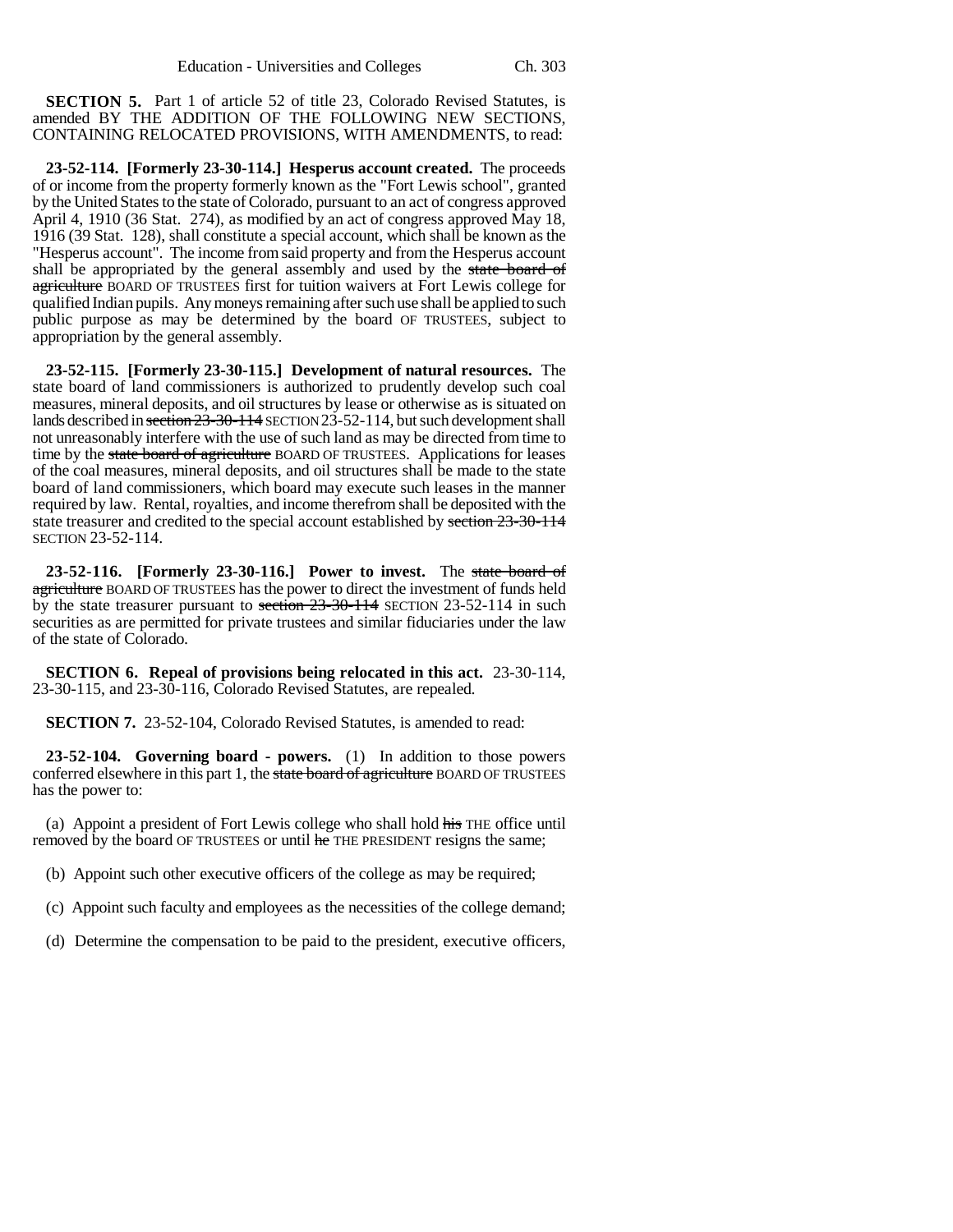faculty, and professional staff;

(e) Sell, lease, or exchange real property, or any interest therein, as specified in section 23-30-102, the ownership of which is vested in the state board of agriculture BOARD OF TRUSTEES or Fort Lewis college. The state board of agriculture BOARD OF TRUSTEES shall report all proposed sales, leases, or exchanges of such real property adjacent to or titled in Fort Lewis college to the Colorado commission on higher education, which will review and approve or disapprove the proposed transaction pursuant to section 23-1-106.

(2) THE BOARD OF TRUSTEES FOR FORT LEWIS COLLEGE SHALL HAVE GENERAL SUPERVISION OF THE COLLEGE AND PLENARY POWER TO ENACT RULES AND REGULATIONS FOR THE GOVERNANCE OF THE COLLEGE.

(3) ALL REAL AND PERSONAL PROPERTY HELD BY THE STATE BOARD OF AGRICULTURE FOR THE BENEFIT OF FORT LEWIS COLLEGE, INCLUDING THE BENEFICIAL INTEREST IN THE HESPERUS PROPERTY OWNED BY THE STATE BOARD OF LAND COMMISSIONERS AND THE HESPERUS FUND, IS HEREBY TRANSFERRED TO THE BOARD OF TRUSTEES. SUCH TRANSFER SHALL NOT INCLUDE REAL OR PERSONAL PROPERTY HELD BY THE STATE BOARD OF AGRICULTURE FOR ITS OWN BENEFIT.

(4) ALL EXISTING OR FUTURE DEBT, LIABILITIES, OR OBLIGATIONS OF THE STATE BOARD OF AGRICULTURE INCURRED OR ARISING WITH RESPECT TO FORT LEWIS COLLEGE, INCLUDING BUT NOT LIMITED TO OUTSTANDING REVENUE BOND OBLIGATIONS, LEASE OBLIGATIONS, AND DEBT, SHALL BE THE SOLE RESPONSIBILITY OF THE BOARD OF TRUSTEES ON AND AFTER SEPTEMBER 1, 2002, AND ON AND AFTER SEPTEMBER 1, 2002, THE STATE BOARD OF AGRICULTURE SHALL HAVE NO FURTHER LIABILITY WITH RESPECT THERETO.

(5) THE STATE BOARD OF AGRICULTURE AND THE BOARD OF TRUSTEES SHALL ENTER INTO AN INTER-GOVERNMENTAL AGREEMENT PROVIDING THAT:

(a) THE BOARD OF TRUSTEES AND THE STATE BOARD OF AGRICULTURE SHALL JOINTLY REQUEST THAT THE STATE BOARD OF LAND COMMISSIONERS EXTEND THE EXISTING LEASE OF THE HESPERUS PROPERTY TO THE STATE BOARD OF AGRICULTURE FOR THE USE AND BENEFIT OF THE COLORADO AGRICULTURAL EXPERIMENT STATION BEYOND ITS CURRENT EXPIRATION ON THE SAME TERMS AND CONDITIONS FOR A PERIOD OF NOT LESS THAN TEN YEARS. THE STATE BOARD OF AGRICULTURE SHALL COOPERATE WITH THE BOARD OF TRUSTEES TO FACILITATE THE USE OF PORTIONS OF THE HESPERUS PROPERTY, WHICH IS OWNED BY THE STATE BOARD OF LAND COMMISSIONERS, SO LONG AS SUCH USES ARE COMPATIBLE AND NOT INCONSISTENT WITH THE USE AND OPERATION OF PROPERTY BY THE COLORADO AGRICULTURAL EXPERIMENT STATION.

(b) THE STATE BOARD OF AGRICULTURE SHALL HAVE THE RIGHT TO USE THE REAL PROPERTY UPON WHICH THE COLORADO STATE FOREST SERVICE DISTRICT OFFICE IS LOCATED ON THE FORT LEWIS COLLEGE MAIN CAMPUS FOR A MINIMUM OF TWENTY-FIVE YEARS;

(c) THE STATE BOARD OF AGRICULTURE SHALL PREPARE APPROPRIATE DOCUMENTATION FOR TRANSFER OF ALL BONDED AND MUNICIPAL LEASE DEBT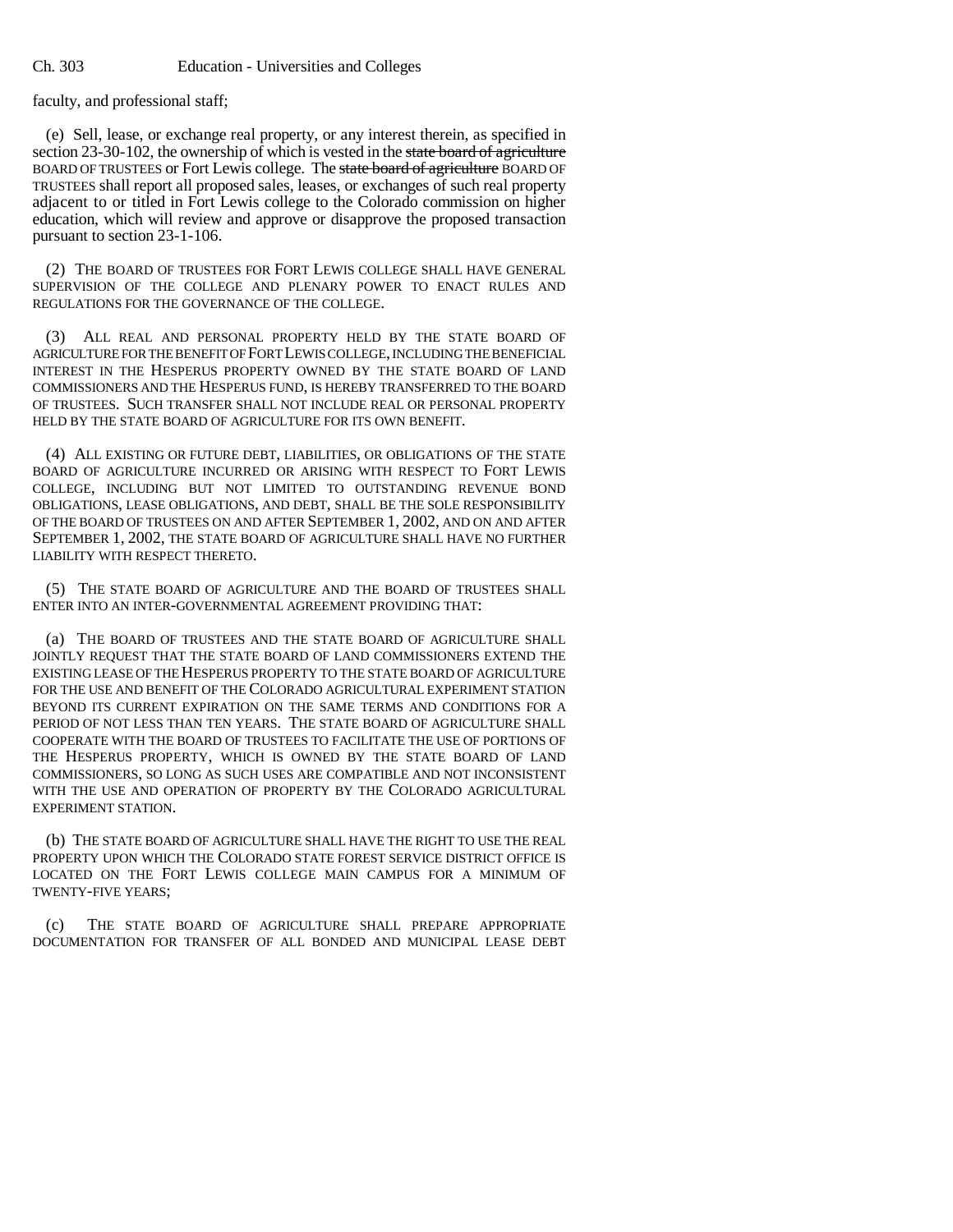RELATED TO FORT LEWIS COLLEGE TO THE BOARD OF TRUSTEES. ALL COSTS ASSOCIATED WITH SUCH TRANSFER SHALL BE PAID BY THE BOARD OF TRUSTEES. THE STATE BOARD OF AGRICULTURE AND THE BOARD OF TRUSTEES SHALL COOPERATE TO OBTAIN ANY APPROVALS REQUIRED, SATISFY ANY CONDITIONS NECESSARY TO ACCOMPLISH THIS TRANSFER, AND EXECUTE ALL IMPLEMENTING DOCUMENTATION.

(d) (I) THE STATE BOARD OF AGRICULTURE AND THE BOARD OF TRUSTEES SHALL COOPERATE TO IDENTIFY AND TRANSFER TO THE BOARD OF TRUSTEES:

(A) ANY LOCAL, STATE, OR FEDERAL LICENSES OR PERMITS REQUIRED FOR THE OPERATION OF FORT LEWIS COLLEGE HELD IN THE NAME OF THE STATE BOARD OF AGRICULTURE, SUCH AS FEDERAL COMMUNICATIONS COMMISSION LICENSES, ENVIRONMENTAL PERMITS, OR LIQUOR LICENSES; AND

(B) REAL PROPERTY RECORDS OR INTERESTS HELD BY THE STATE BOARD OF AGRICULTURE FOR THE BENEFIT OF FORT LEWIS COLLEGE.

(II) THE BOARD OF TRUSTEES SHALL PAY ALL COSTS ASSOCIATED WITH ANY SUCH TRANSFERS.

**SECTION 8.** 23-52-104.5, Colorado Revised Statutes, is amended to read:

**23-52-104.5. Powers and duties of the president - repeal.** (1) (a) PRIOR TO SEPTEMBER 1, 2002, the president of Fort Lewis college shall report directly to the state board of agriculture. until April 15, 1986.

(b) THIS SUBSECTION (1) IS REPEALED, EFFECTIVE JULY 1, 2003.

(2) ON AND AFTER SEPTEMBER 1, 2002, THE PRESIDENT OF FORT LEWIS COLLEGE SHALL REPORT DIRECTLY TO THE BOARD OF TRUSTEES.

**SECTION 9.** 23-52-105 (1), Colorado Revised Statutes, is amended to read:

**23-52-105. Tuition fees - Indians - repeal.** (1) (a) (I) PRIOR TO SEPTEMBER 1, 2002, the state board of agriculture shall fix tuition in accordance with the level of cash fund appropriations set by the general assembly for the college pursuant to section 23-1-103.5, subject to the restriction that all qualified Indian pupils shall at all times be admitted to such college free of charge for tuition and on terms of equality with other pupils. The general assembly shall appropriate from the state general fund one hundred percent of the moneys required for tuition for such qualified Indian pupils.

(II) THIS PARAGRAPH (a) IS REPEALED, EFFECTIVE JULY 1, 2003.

(b) ON AND AFTER SEPTEMBER 1, 2002, THE BOARD OF TRUSTEES SHALL FIX TUITION IN ACCORDANCE WITH THE LEVEL OF CASH FUND APPROPRIATIONS SET BY THE GENERAL ASSEMBLY FOR THE COLLEGE PURSUANT TO SECTION 23-1-103.5, SUBJECT TO THE RESTRICTION THAT ALL QUALIFIED INDIAN PUPILS SHALL AT ALL TIMES BE ADMITTED TO SUCH COLLEGE FREE OF CHARGE FOR TUITION AND ON TERMS OF EQUALITY WITH OTHER PUPILS. THE GENERAL ASSEMBLY SHALL APPROPRIATE FROM THE STATE GENERAL FUND ONE HUNDRED PERCENT OF THE MONEYS REQUIRED FOR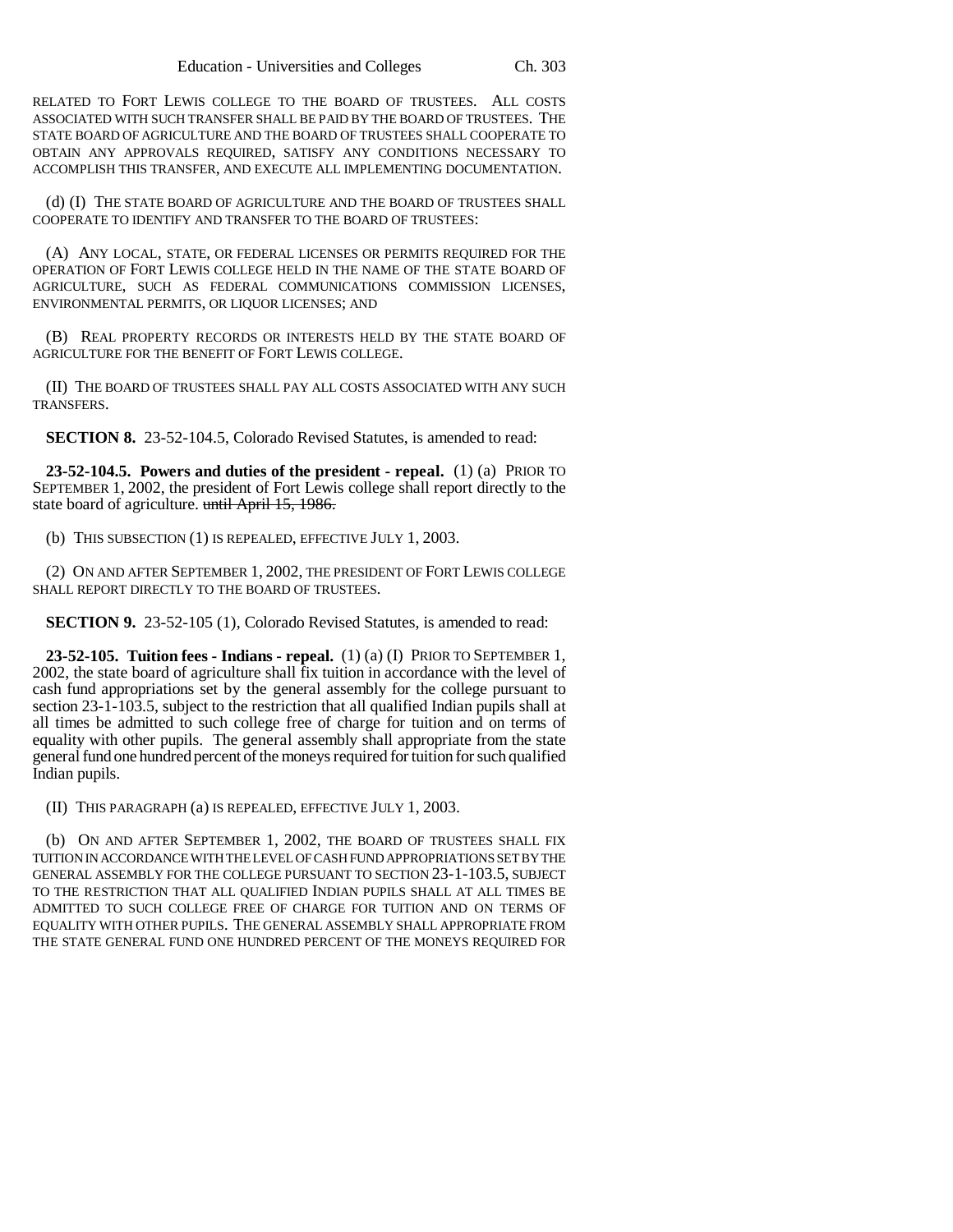TUITION FOR SUCH QUALIFIED INDIAN PUPILS.

**SECTION 10.** 23-52-106, Colorado Revised Statutes, is amended to read:

**23-52-106. Donations - power to invest - repeal.** (1) (a) PRIOR TO SEPTEMBER 1, 2002, all donations of money, securities, or other property of whatever kind and wherever situated made to Fort Lewis college shall be held by the state board of agriculture for the use and benefit of Fort Lewis college, to be expended subject to appropriation by the general assembly or invested in such securities as are permitted for private trustees and similar fiduciaries under the law of the state of Colorado.

(b) THIS SUBSECTION (1) IS REPEALED, EFFECTIVE JULY 1, 2003.

(2) ON AND AFTER SEPTEMBER 1, 2002, ALL DONATIONS OF MONEY, SECURITIES, OR OTHER PROPERTY OF WHATEVER KIND AND WHEREVER SITUATED MADE TO FORT LEWIS COLLEGE SHALL BE HELD BY THE BOARD OF TRUSTEES FOR THE USE AND BENEFIT OF FORT LEWIS COLLEGE, TO BE EXPENDED SUBJECT TO APPROPRIATION BY THE GENERAL ASSEMBLY OR INVESTED IN SUCH SECURITIES AS ARE PERMITTED FOR PRIVATE TRUSTEES AND SIMILAR FIDUCIARIES UNDER THE LAW OF THE STATE OF COLORADO.

**SECTION 11.** 23-52-107, Colorado Revised Statutes, is amended to read:

**23-52-107. Board of trustees empowered to lease grounds - repeal.** (1) (a) PRIOR TO SEPTEMBER 1,2002, for the purpose of providing dormitories, living and dining halls, or cottages and equipment for the use of the college, and to enable the construction, financing, and ultimate acquisition thereof, and to aid in improving undeveloped portions of the grounds of the Fort Lewis college, the state board of agriculture is empowered to lease grounds under its control to private persons or corporations for a term not exceeding fifty years and subject to such regulations as it may prescribe and upon the condition that such private persons or corporations shall construct and equip on such leased grounds such buildings or improvements as the board designates or approves and secure reimbursement for money invested therein from the rentals of such buildings or from their sale to the board acting for the state.

(b) THIS SUBSECTION (1) IS REPEALED, EFFECTIVE JULY 1, 2003.

(2) ON AND AFTER SEPTEMBER 1, 2002, FOR THE PURPOSE OF PROVIDING DORMITORIES, LIVING AND DINING HALLS, OR COTTAGES AND EQUIPMENT FOR THE USE OF THE COLLEGE, AND TO ENABLE THE CONSTRUCTION, FINANCING, AND ULTIMATE ACQUISITION THEREOF, AND TO AID IN IMPROVING UNDEVELOPED PORTIONS OF THE GROUNDS OF THE FORT LEWIS COLLEGE, THE BOARD OF TRUSTEES IS EMPOWERED TO LEASE GROUNDS UNDER ITS CONTROL TO PRIVATE PERSONS OR CORPORATIONS FOR A TERM NOT EXCEEDING FIFTY YEARS AND SUBJECT TO SUCH REGULATIONS AS IT MAY PRESCRIBE AND UPON THE CONDITION THAT SUCH PRIVATE PERSONS OR CORPORATIONS SHALL CONSTRUCT AND EQUIP ON SUCH LEASED GROUNDS SUCH BUILDINGS OR IMPROVEMENTS AS THE BOARD OF TRUSTEES DESIGNATES OR APPROVES AND SECURE REIMBURSEMENT FOR MONEY INVESTED THEREIN FROM THE RENTALS OF SUCH BUILDINGS OR FROM THEIR SALE TO THE BOARD OF TRUSTEES ACTING FOR THE STATE.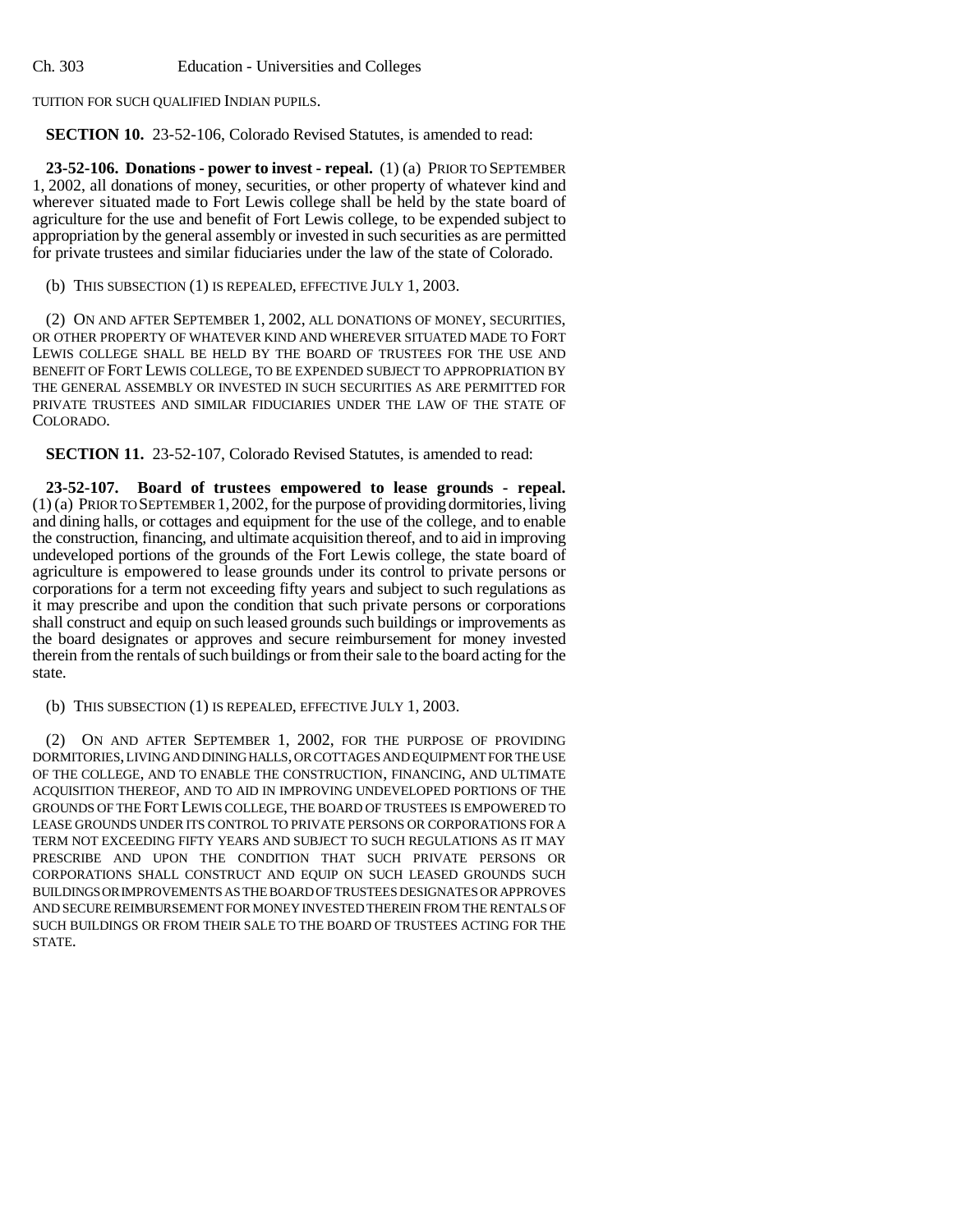**SECTION 12.** 23-52-108, Colorado Revised Statutes, is amended to read:

**23-52-108. No authority to obligate state - repeal.** (1) (a) PRIOR TO SEPTEMBER 1, 2002, nothing in sections 23-52-107 to 23-52-113 shall constitute any authority to enter into any contract which in any way creates any debt or obligation upon the state on account of the construction of such buildings or improvements; but buildings and improvements erected on any such lands under the control of the state board of agriculture and devoted to the uses of the college under the terms of sections 23-52-107 to 23-52-113 and the leasehold interest shall be exempt from taxation so far as permitted by the state constitution.

(b) THIS SUBSECTION (1) IS REPEALED, EFFECTIVE JULY 1, 2003.

(2) ON AND AFTER SEPTEMBER 1, 2002, NOTHING IN SECTIONS 23-52-107 TO 23-52-113 SHALL CONSTITUTE ANY AUTHORITY TO ENTER INTO ANY CONTRACT WHICH IN ANY WAY CREATES ANY DEBT OR OBLIGATION UPON THE STATE ON ACCOUNT OF THE CONSTRUCTION OF SUCH BUILDINGS OR IMPROVEMENTS; BUT BUILDINGS AND IMPROVEMENTS ERECTED ON ANY SUCH LANDS UNDER THE CONTROL OF THE BOARD OF TRUSTEES AND DEVOTED TO THE USES OF THE COLLEGE UNDER THE TERMS OF SECTIONS 23-52-107 TO 23-52-113 AND THE LEASEHOLD INTEREST SHALL BE EXEMPT FROM TAXATION SO FAR AS PERMITTED BY THE STATE CONSTITUTION.

**SECTION 13.** 23-52-109, Colorado Revised Statutes, is amended to read:

**23-52-109. Buildings - control of - repeal.** (1) (a) PRIOR TO SEPTEMBER 1, 2002, the management of buildings erected and equipped under the terms of sections 23-52-107 to 23-52-113 and the scale of rentals thereof shall be subject to the approval of the state board of agriculture.

(b) THIS SUBSECTION (1) IS REPEALED, EFFECTIVE JULY 1, 2003.

(2) ON AND AFTER SEPTEMBER 1,2002, THE MANAGEMENT OF BUILDINGS ERECTED AND EQUIPPED UNDER THE TERMS OF SECTIONS 23-52-107 TO 23-52-113 AND THE SCALE OF RENTALS THEREOF SHALL BE SUBJECT TO THE APPROVAL OF THE BOARD OF TRUSTEES.

**SECTION 14.** 23-52-110, Colorado Revised Statutes, is amended to read:

**23-52-110. Board of trustees may rent buildings - repeal.** (1) (a) PRIOR TO SEPTEMBER 1, 2002, the state board of agriculture is authorized to lease or rent such buildings constructed under the provisions of sections 23-52-107 to 23-52-113 from the private persons or corporations constructing the same upon such terms as it deems satisfactory as to current rental, maintenance, and ultimate purchase, paying therefor out of the revenues derived from the operation of such buildings by the board or from other funds under its control available for general maintenance purposes.

(b) THIS SUBSECTION (1) IS REPEALED, EFFECTIVE JULY 1, 2003.

(2) ON AND AFTER SEPTEMBER 1, 2002, THE BOARD OF TRUSTEES IS AUTHORIZED TO LEASE OR RENT SUCH BUILDINGS CONSTRUCTED UNDER THE PROVISIONS OF SECTIONS 23-52-107 TO 23-52-113 FROM THE PRIVATE PERSONS OR CORPORATIONS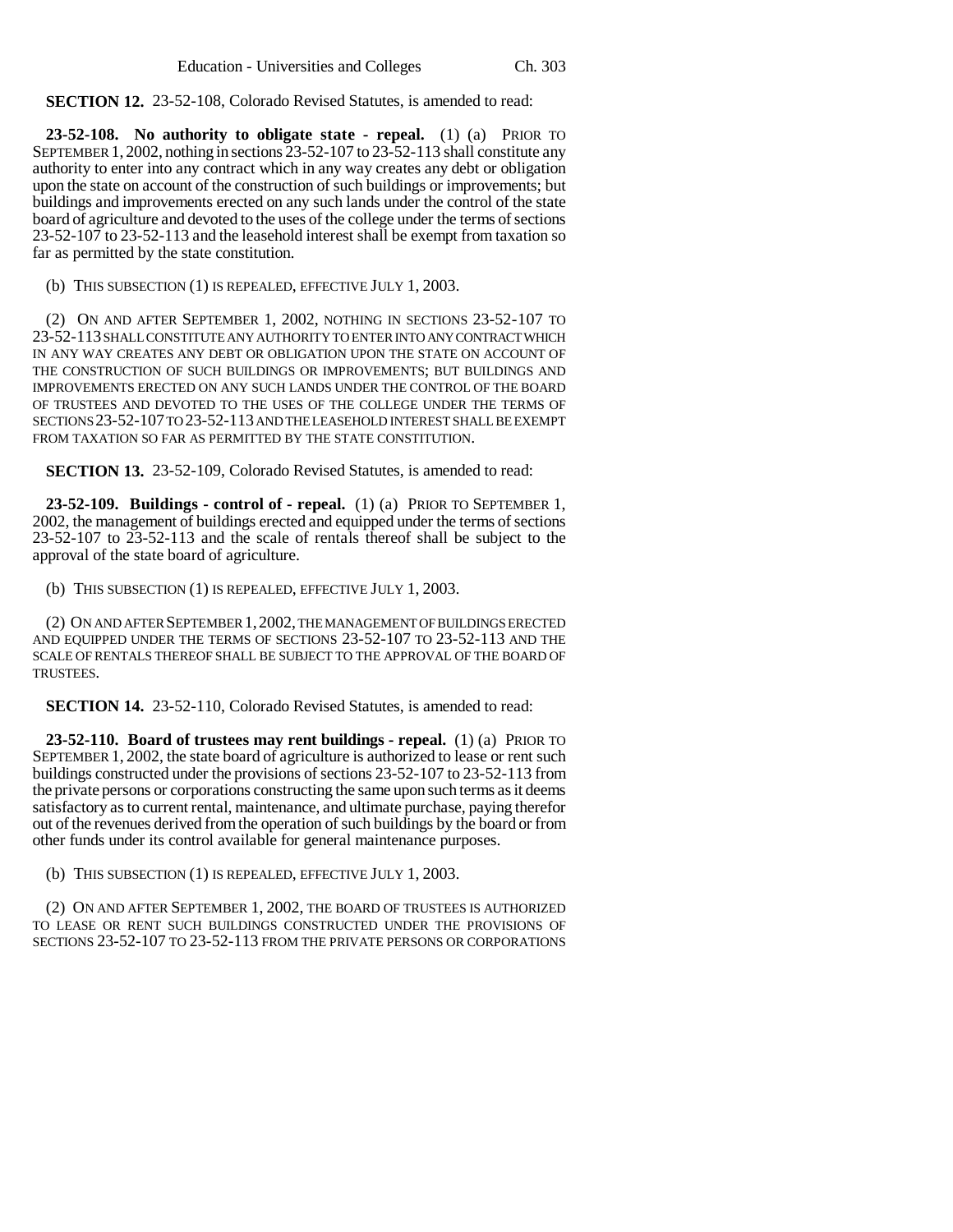Ch. 303 Education - Universities and Colleges

CONSTRUCTING THE SAME UPON SUCH TERMS AS IT DEEMS SATISFACTORY AS TO CURRENT RENTAL, MAINTENANCE, AND ULTIMATE PURCHASE, PAYING THEREFOR OUT OF THE REVENUES DERIVED FROM THE OPERATION OF SUCH BUILDINGS BY THE BOARD OF TRUSTEES OR FROM OTHER FUNDS UNDER ITS CONTROL AVAILABLE FOR GENERAL MAINTENANCE PURPOSES.

**SECTION 15.** 23-52-112, Colorado Revised Statutes, is amended to read:

**23-52-112. Leasehold interest may be sold - repeal.** (1) (a) PRIOR TO SEPTEMBER 1, 2002, nothing in sections 23-52-107 to 23-52-113 shall prevent the transfer or sale of the leasehold interests prior to their expiration, subject to the approval of the state board of agriculture.

(b) THIS SUBSECTION (1) IS REPEALED, EFFECTIVE JULY 1, 2003.

(2) ON AND AFTER SEPTEMBER 1, 2002, NOTHING IN SECTIONS 23-52-107 TO 23-52-113 SHALL PREVENT THE TRANSFER OR SALE OF THE LEASEHOLD INTERESTS PRIOR TO THEIR EXPIRATION, SUBJECT TO THE APPROVAL OF THE BOARD OF TRUSTEES.

**SECTION 16.** 23-52-113, Colorado Revised Statutes, is amended to read:

**23-52-113. Board of trustees may rent rooms - repeal.** (1) (a) PRIOR TO SEPTEMBER 1, 2002, upon the termination of any lease or contract executed with private persons or corporations for the construction of buildings under the terms of sections 23-52-107 to 23-52-113, the board is empowered to rent rooms or quarters in buildings erected under such leases or contracts for such reasonable compensation as it deems best in relation to current operation, maintenance, and upkeep costs.

(b) THIS SUBSECTION (1) IS REPEALED, EFFECTIVE JULY 1, 2003.

(2) ON AND AFTER SEPTEMBER 1, 2002, UPON THE TERMINATION OF ANY LEASE OR CONTRACT EXECUTED WITH PRIVATE PERSONS OR CORPORATIONS FOR THE CONSTRUCTION OF BUILDINGS UNDER THE TERMS OF SECTIONS 23-52-107 TO 23-52-113, THE BOARD OF TRUSTEES IS EMPOWERED TO RENT ROOMS OR QUARTERS IN BUILDINGS ERECTED UNDER SUCH LEASES OR CONTRACTS FOR SUCH REASONABLE COMPENSATION AS IT DEEMS BEST IN RELATION TO CURRENT OPERATION, MAINTENANCE, AND UPKEEP COSTS.

**SECTION 17.** 23-1-104, Colorado Revised Statutes, is amended BY THE ADDITION OF THE FOLLOWING NEW SUBSECTIONS to read:

**23-1-104. Financing the system of postsecondary education - repeal.** (4) (a) THE GENERAL ASSEMBLY HEREBY FINDS THAT, FOR THE FISCAL YEAR BEGINNING JULY 1, 2002, THE ALLOCATION OF APPROPRIATED GENERAL FUND MONEYS AND TUITION REVENUE AMONG THE INSTITUTIONS GOVERNED BY THE STATE BOARD OF AGRICULTURE HAS BEEN BASED ON A DIFFERENTIAL FUNDING FORMULA ESTABLISHED BY SAID BOARD.

(b) (I) FOR THE FISCAL YEAR BEGINNING JULY 1, 2002, MONEYS FOR FORT LEWIS COLLEGE SHALL BE APPROPRIATED TO THE STATE BOARD OF AGRICULTURE, AND ALLOCATED BY SAID BOARD AS DESCRIBED IN SUBPARAGRAPH (II) OF THIS PARAGRAPH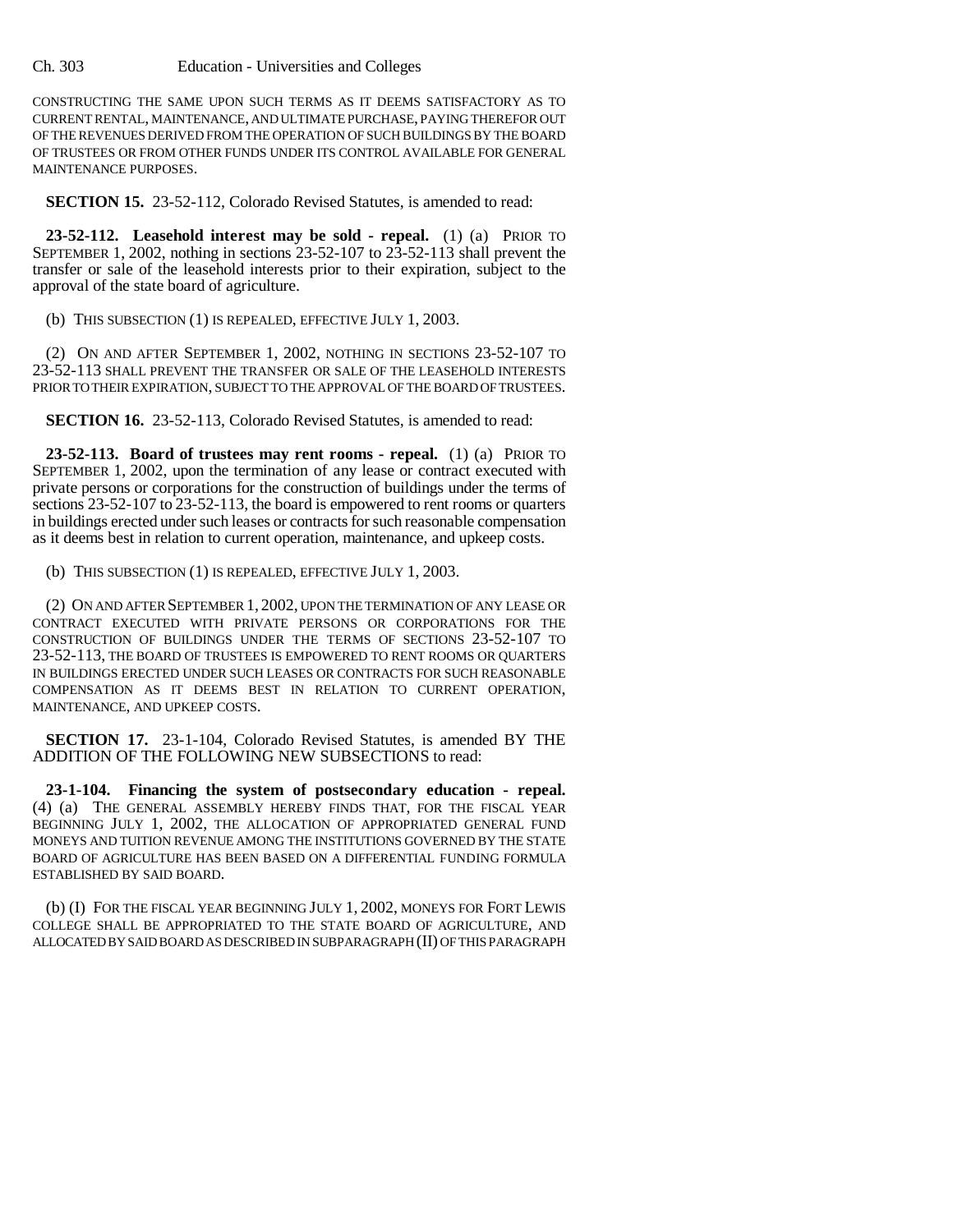(b).

(II) (A) EFFECTIVE SEPTEMBER 1,2002, THE STATE BOARD OF AGRICULTURE SHALL TRANSFER FROM THE STATE BOARD OF AGRICULTURE FUND, CREATED IN SECTION 23-30-106, TO THE BOARD OF TRUSTEES FOR FORT LEWIS COLLEGE FUND, CREATED IN SECTION 23-52-103, AN AMOUNT OF GENERAL FUND MONEYS DETERMINED BY THE STANDARD ALLOCATION METHODOLOGY USED BY THE STATE BOARD OF AGRICULTURE WHICH ACCOUNTS FOR ANY VARIANCES IN RESIDENT FULL-TIME EQUIVALENT STUDENT ENROLLMENT, ANY FUNDING RECEIVED PURSUANT TO SECTION 23-13-107(1)(b), AND ANY OTHER APPROPRIATION CHANGES, PRORATED FOR THE REMAINDER OF THE STATE FISCAL YEAR.

(B) THE BOARD OF TRUSTEES FOR FORT LEWIS COLLEGE SHALL RECEIVE CREDIT FOR INCREASES IN RESIDENT STUDENT FTE WITHOUT SAID CREDIT OR ALLOCATION BEING TO THE DETRIMENT OF THE STATE BOARD OF AGRICULTURE AND CONSISTENT WITH HISTORICAL FORMULA DISTRIBUTIONS.

(III) THE STATE BOARD OF AGRICULTURE SHALL TRANSFER TO THE BOARD OF TRUSTEES FOR FORT LEWIS COLLEGE A SHARE OF THE STATEWIDE INDIRECT COST ASSESSMENT FOR FISCAL YEAR 2002-03. THE TRANSFERRED AMOUNT SHALL BE DETERMINED BASED ON THE STANDARD METHODOLOGY USED BY THE COLORADO COMMISSION ON HIGHER EDUCATION IN DETERMINING GOVERNING BOARD INDIRECT COST ALLOCATIONS.

(IV) THE STATE BOARD OF AGRICULTURE SHALL TRANSFER TO THE BOARD OF TRUSTEES FOR FORT LEWIS COLLEGE A PROPORTIONATE SHARE OF THE CASH FUND REVENUE AUTHORITY PROVIDED BY THE GENERAL ASSEMBLY.

(c) THIS SUBSECTION (4) IS REPEALED, EFFECTIVE JULY 1, 2003.

(5) FOR FISCAL YEARS BEGINNING ON AND AFTER JULY 1, 2003, BUDGET ALLOCATIONS FOR:

(a) FORT LEWIS COLLEGE SHALL BE DIRECTLY APPROPRIATED TO THE BOARD OF TRUSTEES FOR FORT LEWIS COLLEGE; AND

(b) COLORADO STATE UNIVERSITY AND THE UNIVERSITY OF SOUTHERN COLORADO SHALL BE DIRECTLY APPROPRIATED TO THE STATE BOARD OF AGRICULTURE.

**SECTION 18.** 23-1-113.5 (2), Colorado Revised Statutes, is amended BY THE ADDITION OF A NEW PARAGRAPH to read:

**23-1-113.5. Commission directive - resident admissions.** (2) (c) AFTER ONE HUNDRED PERCENT OF ALL QUALIFIED COLORADO APPLICANTS HAVE BEEN ACCEPTED BY ADAMS STATE COLLEGE, FORT LEWIS COLLEGE, MESA STATE COLLEGE, AND WESTERN STATE COLLEGE OF COLORADO, THE PROVISIONS OF SUBSECTION (1) OF THIS SECTION REGARDING THE FRACTION OF STUDENTS WHO ARE IN-STATE STUDENTS SHALL CEASE TO APPLY TO SAID FOUR COLLEGES.

**SECTION 19.** 23-5-101.5 (4), Colorado Revised Statutes, is amended BY THE ADDITION OF A NEW PARAGRAPH to read: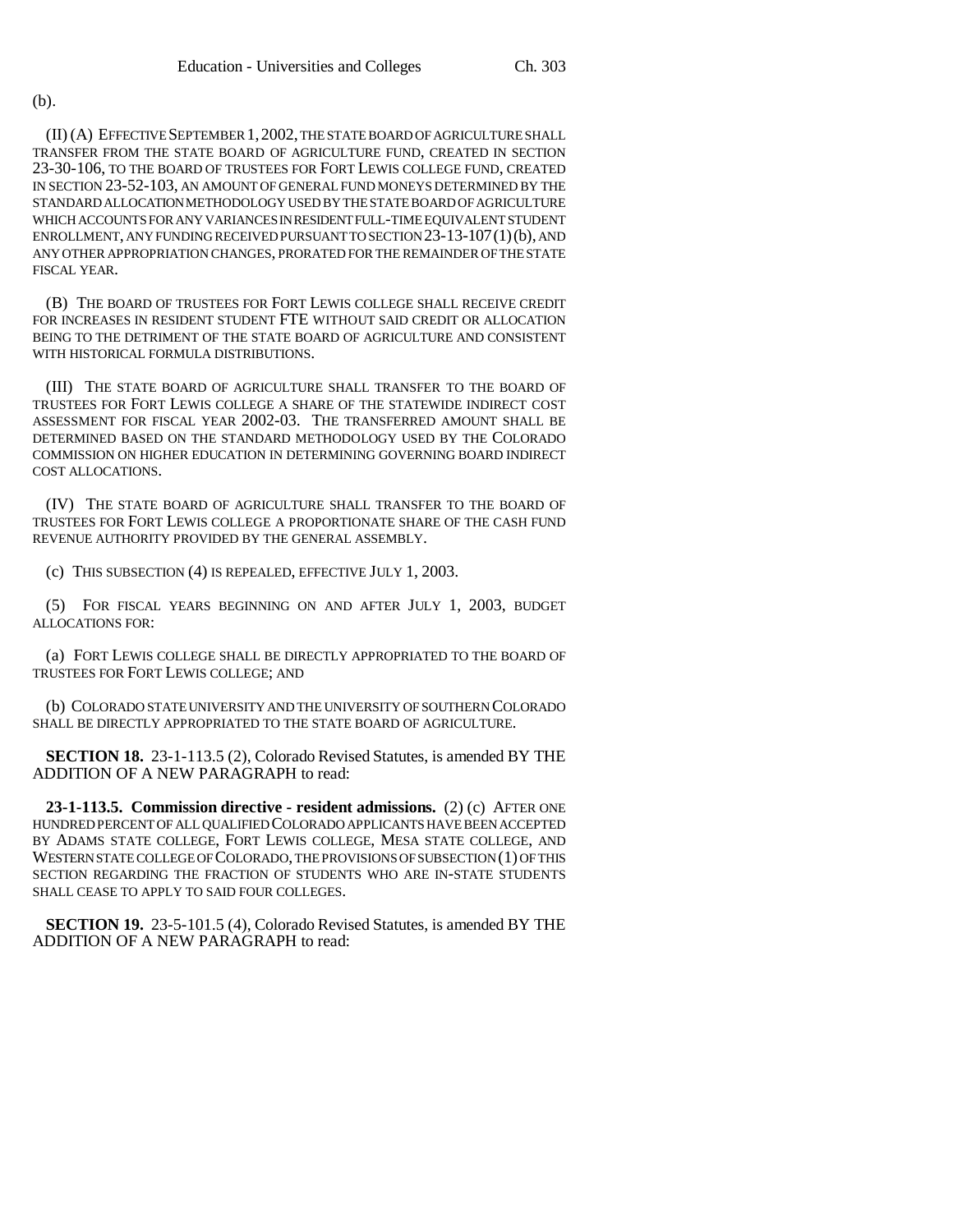**23-5-101.5. Enterprise status of auxiliary facilities.** (4) The expiration of the following designations of auxiliary facilities as enterprises, which are scheduled for expiration pursuant to subsection (3) of this section, are postponed until June 30, 2009:

(h) FORT LEWIS COLLEGE, STUDENT AND FACILITY OPERATIONS AND ACTIVITIES.

**SECTION 20.** 23-5-101.5, Colorado Revised Statutes, is amended BY THE ADDITION OF A NEW SUBSECTION to read:

**23-5-101.5. Enterprise status of auxiliary facilities.** (5) NOTWITHSTANDING PARAGRAPH (a) OF SUBSECTION (3) OF THIS SECTION RELATING TO THE DESIGNATION OF AUXILIARY FACILITIES AS ENTERPRISES, THOSE AUXILIARY FACILITIES OF FORT LEWIS COLLEGE, WHICH WERE A PART OF THE COLORADO STATE UNIVERSITY SYSTEM ENTERPRISE PURSUANT TO PARAGRAPH (f) OF SUBSECTION (4) OF THIS SECTION, SHALL, AS THEY RELATE TO FORT LEWIS COLLEGE, BE DESIGNATED ENTERPRISES OF THE BOARD OF TRUSTEES FOR FORT LEWIS COLLEGE, ESTABLISHED IN SECTION 23-52-102.

**SECTION 21.** 23-30-101, Colorado Revised Statutes, is amended to read:

**23-30-101. State board of agriculture.** A board is hereby constituted and established which shall be known by the name and title of the state board of agriculture. It shall consist of a total of fifteen THIRTEEN members. Six FOUR of the offices shall be advisory, without the right to vote. One shall be filled by an elected officer of the student body who is a full-time junior or senior student at Colorado state university, one by an elected officer of the faculty council of Colorado state university having the rank of associate professor or higher, one by an elected officer of the faculty council of Fort Lewis college, one by an elected officer of the student body who is a full-time junior or senior student at Fort Lewis college, one by an elected officer of the student body who is a full-time junior or senior student at the university of southern Colorado, and one by an elected officer of the faculty council of the university of southern Colorado having the rank of associate professor or higher. The six FOUR advisory members shall be elected by their respective governing bodies from their membership. The terms of these advisory offices shall be for one academic year. Commencing with appointments made in 1974 and subsequent years, the remaining nine members, at least two of whom shall have some connection with agriculture, shall be appointed by the governor, with the consent of the senate, for basic terms of four years, although interim appointments may be made for lesser periods so that at least two of the nine terms will expire in each calendar year. No person, elected under this section, shall serve on the board for more than two terms, regardless of the length of the terms; except that a member of the board, whether elected or appointed, may continue to serve until his OR HER successor is elected or appointed and qualified. For the purposes of this section, "full-time student" means the same as it does in the respective institutions.

**SECTION 22. Effective date - priority of act.** (1) This act shall take effect July 1, 2002.

(2) House Bill No. 02-1260 amends various sections of Colorado Revised Statutes to change the name of the state board of agriculture. Some of those sections are also